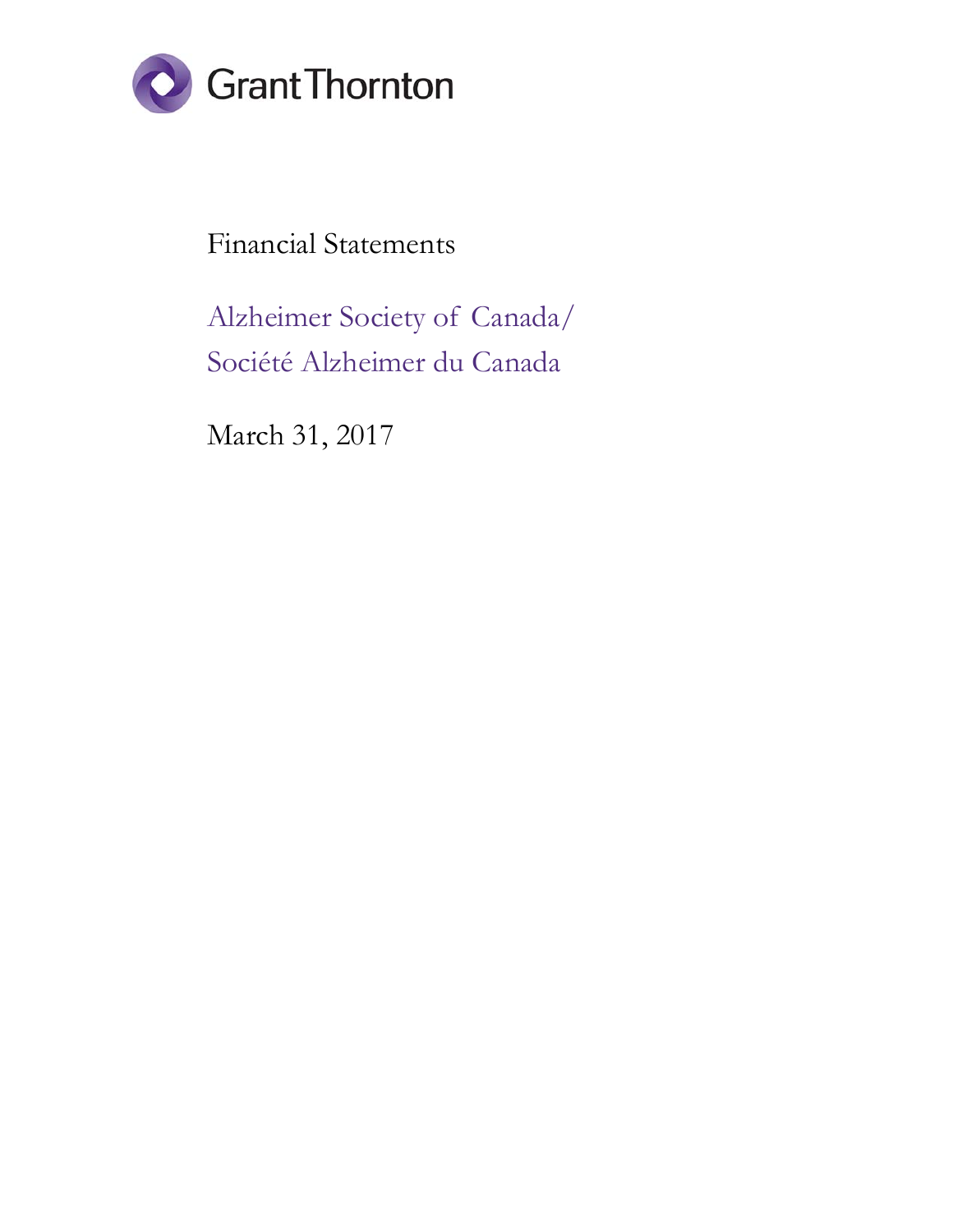# Contents

| Independent Auditor's Report         | $1 - 2$ |
|--------------------------------------|---------|
| Statement of Operations              | 3       |
| Statement of Changes in Net Assets   | 4       |
| Statement of Financial Position      | 5       |
| Statement of Cash Flows              | 6       |
| <b>Notes to Financial Statements</b> | 7 - 16  |

**Page**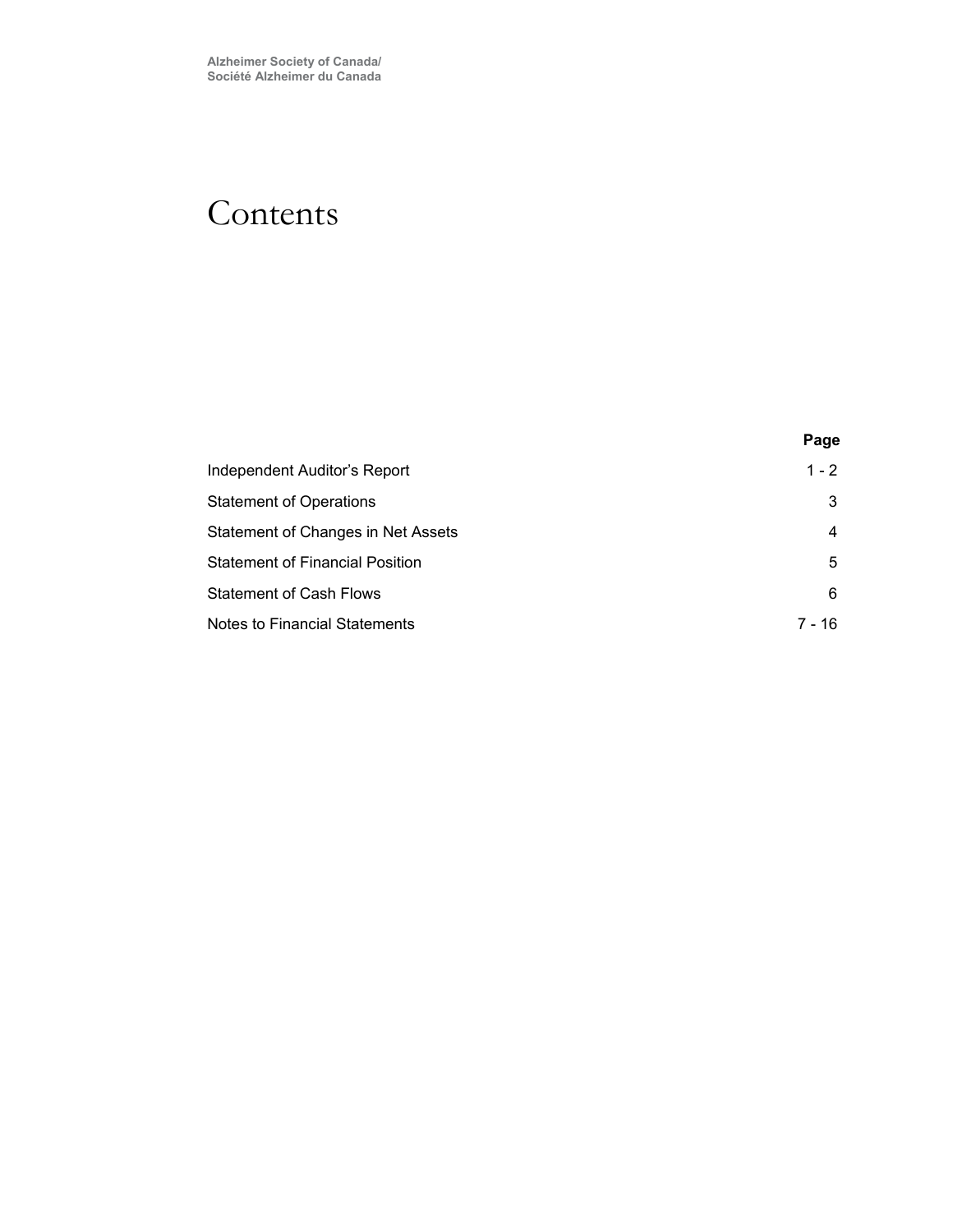

# Independent Auditor's Report

**Grant Thornton LLP**  11th Floor 200 King Street West, Box 11 Toronto, ON M5H 3T4 T +1 416 366 0100 F +1 416 360 4949 www.GrantThornton.ca

To the Members of Alzheimer Society of Canada/ Société Alzheimer du Canada

We have audited the accompanying financial statements of Alzheimer Society of Canada/Société Alzheimer du Canada, which comprise the statement of financial position as at March 31, 2017, and the statements of operations, changes in net assets and cash flows for the year then ended, and a summary of significant accounting policies and other explanatory information.

#### **Management's responsibility for the financial statements**

Management is responsible for the preparation and fair presentation of these financial statements in accordance with Canadian accounting standards for not-for-profit organizations, and for such internal control as management determines is necessary to enable the preparation of financial statements that are free from material misstatement, whether due to fraud or error.

#### **Auditor's responsibility**

Our responsibility is to express an opinion on these financial statements based on our audit. We conducted our audit in accordance with Canadian generally accepted auditing standards. Those standards require that we comply with ethical requirements and plan and perform the audit to obtain reasonable assurance about whether the financial statements are free from material misstatement.

An audit involves performing procedures to obtain audit evidence about the amounts and disclosures in the financial statements. The procedures selected depend on the auditor's judgment, including the assessment of the risks of material misstatement of the financial statements, whether due to fraud or error. In making those risk assessments, the auditor considers internal control relevant to the entity's preparation and fair presentation of the financial statements in order to design audit procedures that are appropriate in the circumstances, but not for the purpose of expressing an opinion on the effectiveness of the entity's internal control. An audit also includes evaluating the appropriateness of accounting policies used and the reasonableness of accounting estimates made by management, as well as evaluating the overall presentation of the financial statements.

We believe that the audit evidence we have obtained is sufficient and appropriate to provide a basis for our audit opinion.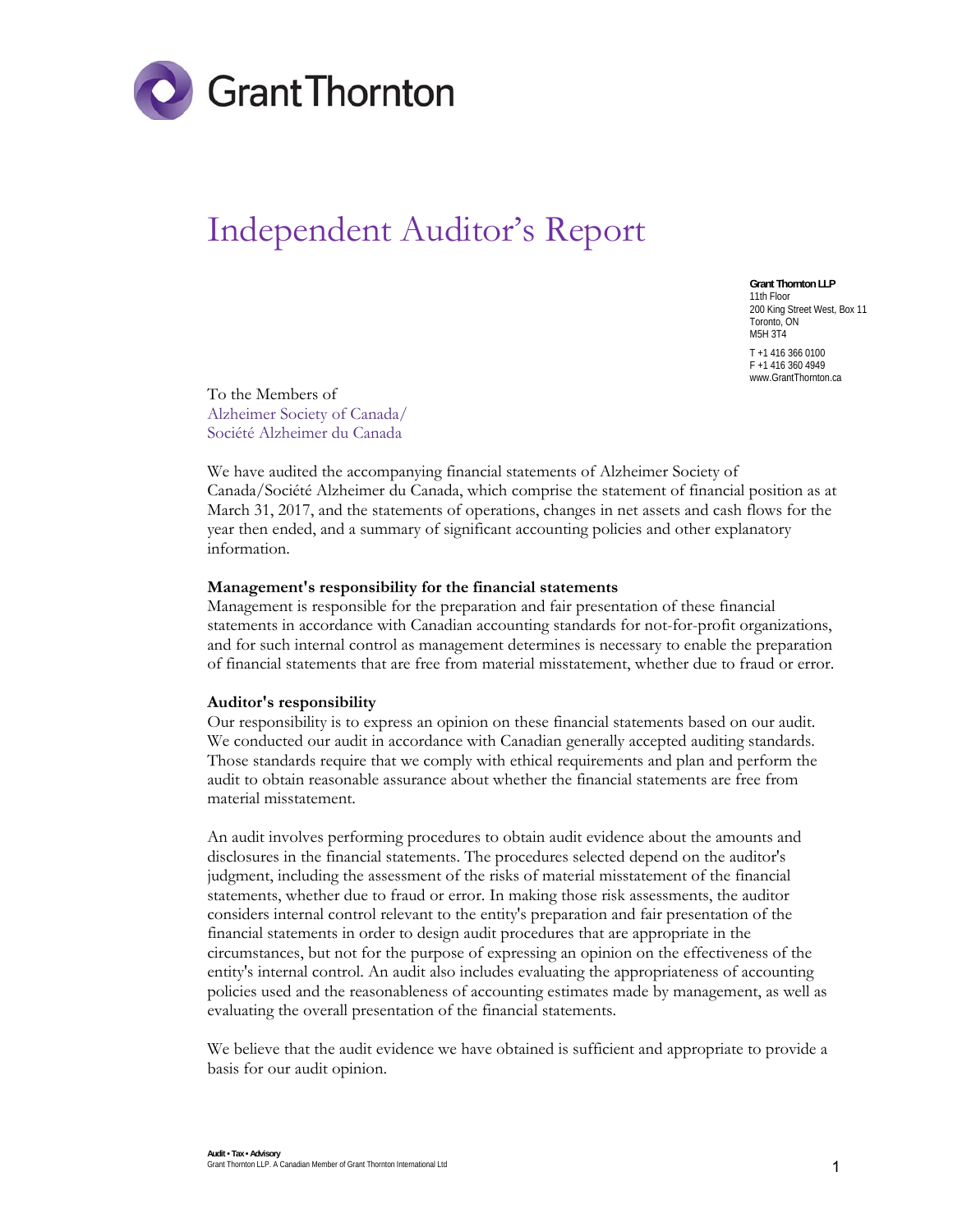

# **Opinion**

In our opinion, the financial statements present fairly, in all material respects, the financial position of Alzheimer Society of Canada/Société Alzheimer du Canada as at March 31, 2017, and the results of its operations and its cash flows for the year then ended in accordance with Canadian accounting standards for not-for-profit organizations.

Grant Thouston LLP

Toronto, Canada Chartered Professional Accountants June 3, 2017 Licensed Public Accountants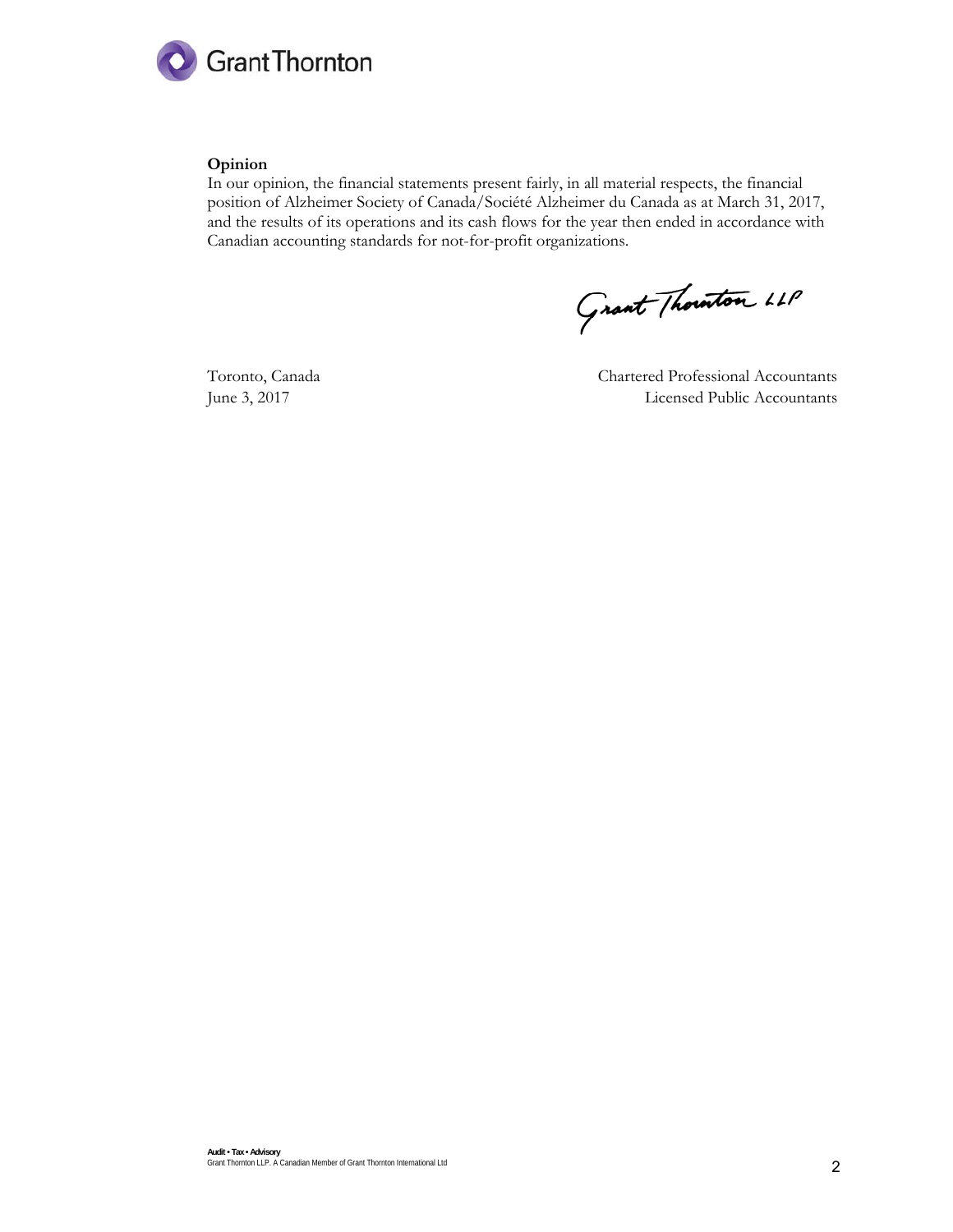# **Alzheimer Society of Canada/ Société Alzheimer du Canada Statement of Operations**

| Year ended March 31                                                                                                      | 2017                                                         | 2016<br>(Restated,<br>Note 2)                                 |
|--------------------------------------------------------------------------------------------------------------------------|--------------------------------------------------------------|---------------------------------------------------------------|
| Revenue                                                                                                                  |                                                              |                                                               |
| Support from public<br>Individual giving and direct marketing<br><b>Bequests</b><br>Corporate and foundation giving      | \$9,050,314<br>1,984,506<br>1,166,002                        | \$8,648,358<br>1,535,079<br>992,019                           |
|                                                                                                                          | 12,200,822                                                   | 11,175,456                                                    |
| Partner charities (Note 11)<br>Realized investment income and other income (Note 4)<br>Government                        | 11,162,655<br>482,170                                        | 12,406,570<br>508,815<br>795,303                              |
| <b>Total revenues</b>                                                                                                    | 23,845,647                                                   | 24,886,144                                                    |
| Expenditures<br>Programs<br>Services<br>Research<br>Partner charities (Note 11)<br>Government health programs<br>Support | 2,129,202<br>4,667,276<br>11,846,966<br>37,213<br>18,680,657 | 2,126,574<br>4,819,967<br>11,424,504<br>770,324<br>19,141,369 |
| Fundraising<br>General and administrative                                                                                | 4,475,409<br>862,341<br>5,337,750                            | 4,581,466<br>883,077<br>5,464,543                             |
| Total expenditures                                                                                                       | 24,018,407                                                   | 24,605,912                                                    |
| Excess (deficiency) of revenue over expenditures<br>before unrealized capital (losses) gains on investments              | (172, 760)                                                   | 280,232                                                       |
| Unrealized capital (losses) gains on investments (Note 4)                                                                | 393,301                                                      | <u>(504,497)</u>                                              |
| Excess (deficiency) of revenue over expenditures                                                                         | 220,541                                                      | (224, 265)                                                    |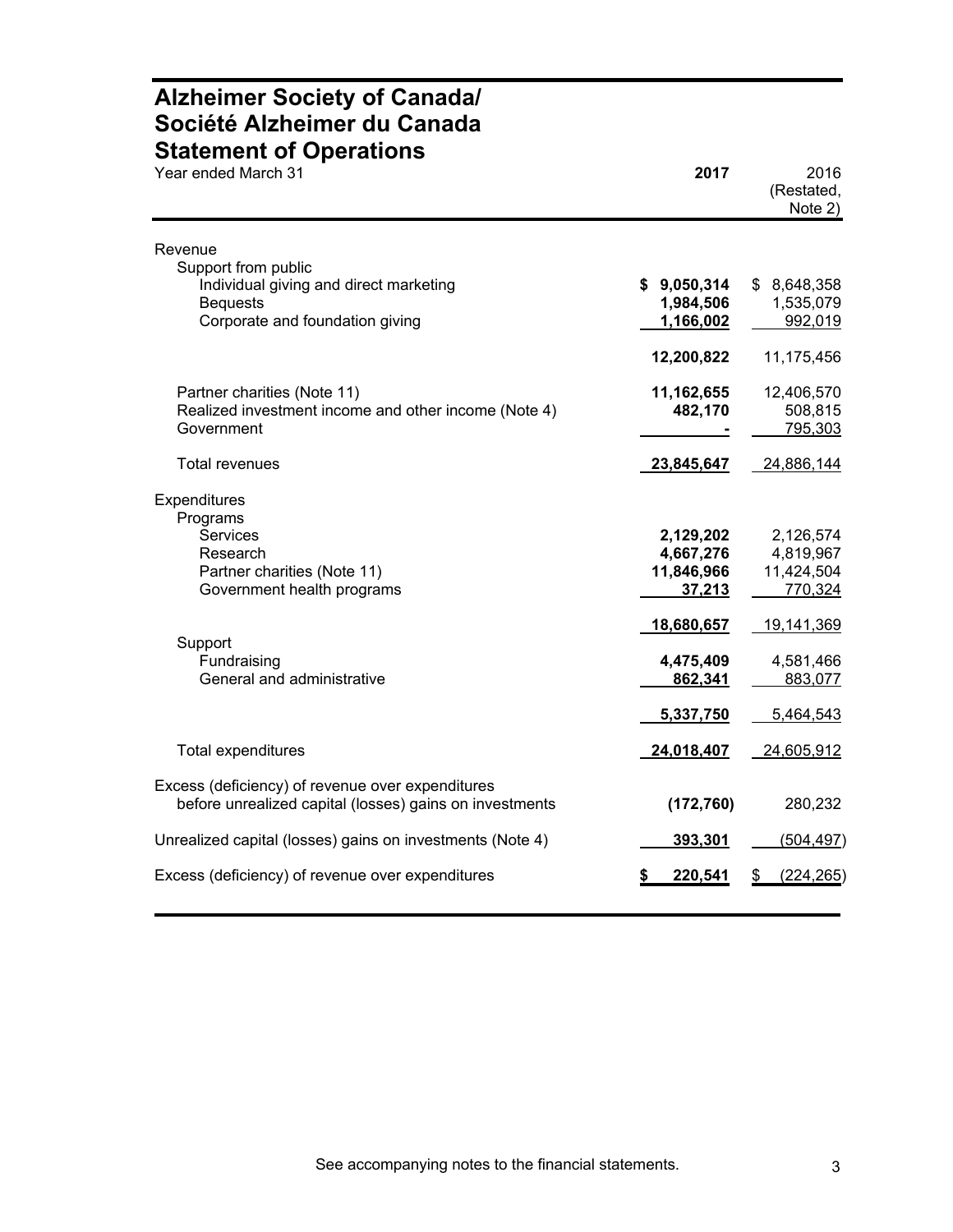# **Alzheimer Society of Canada/ Société Alzheimer du Canada Statement of Changes in Net Assets**

Year ended March 31

|                                                           | Restricted for<br>endowment<br>purposes<br>(Note 10) | Externally<br>restricted<br>research<br>fund | Internally<br>restricted<br>research<br>fund | Invested in<br>equipment | Internally<br>restricted<br>operating<br>reserve | Unrestricted |    | <b>Total</b><br>2017 | Total<br>2016<br>(Restated,<br>Note 2) |
|-----------------------------------------------------------|------------------------------------------------------|----------------------------------------------|----------------------------------------------|--------------------------|--------------------------------------------------|--------------|----|----------------------|----------------------------------------|
| Net assets, as at April 1, 2016<br>As previously reported | \$<br>990,110                                        | \$<br>2,185,810                              | \$<br>1,490,723                              | \$<br>41,418             | \$<br>2,431,648                                  | \$<br>$\sim$ | S. | 7,139,709            | \$<br>7,353,280                        |
| Prior period adjustment<br>(Note 2)                       |                                                      | (2, 185, 810)                                |                                              |                          |                                                  |              |    | (2, 185, 810)        | (2, 175, 316)                          |
| As restated                                               | 990,110                                              | $\sim$                                       | 1,490,723                                    | 41,418                   | 2,431,648                                        | \$           |    | 4,953,899            | 5,177,964                              |
| Excess (deficiency) of revenue<br>over expenditures       | 111,049                                              |                                              |                                              | (19, 926)                |                                                  | 129,418      |    | 220,541              | (224, 265)                             |
| Endowment contributions                                   | 19,530                                               |                                              |                                              | $\overline{\phantom{a}}$ |                                                  |              |    | 19,530               | 200                                    |
| Transfer of 2017 spendable<br>portion of endowment        | (93, 428)                                            |                                              | 77,605                                       |                          |                                                  | 15,823       |    |                      |                                        |
| Investment in equipment                                   |                                                      |                                              |                                              | 22,233                   |                                                  | (22, 233)    |    |                      |                                        |
| Net assets, as at<br>March 31, 2017                       | 1,027,261                                            |                                              | 1,568,328                                    | 43,725                   | 2,431,648                                        | 123,008      |    | 5,193,970            | 4,953,899                              |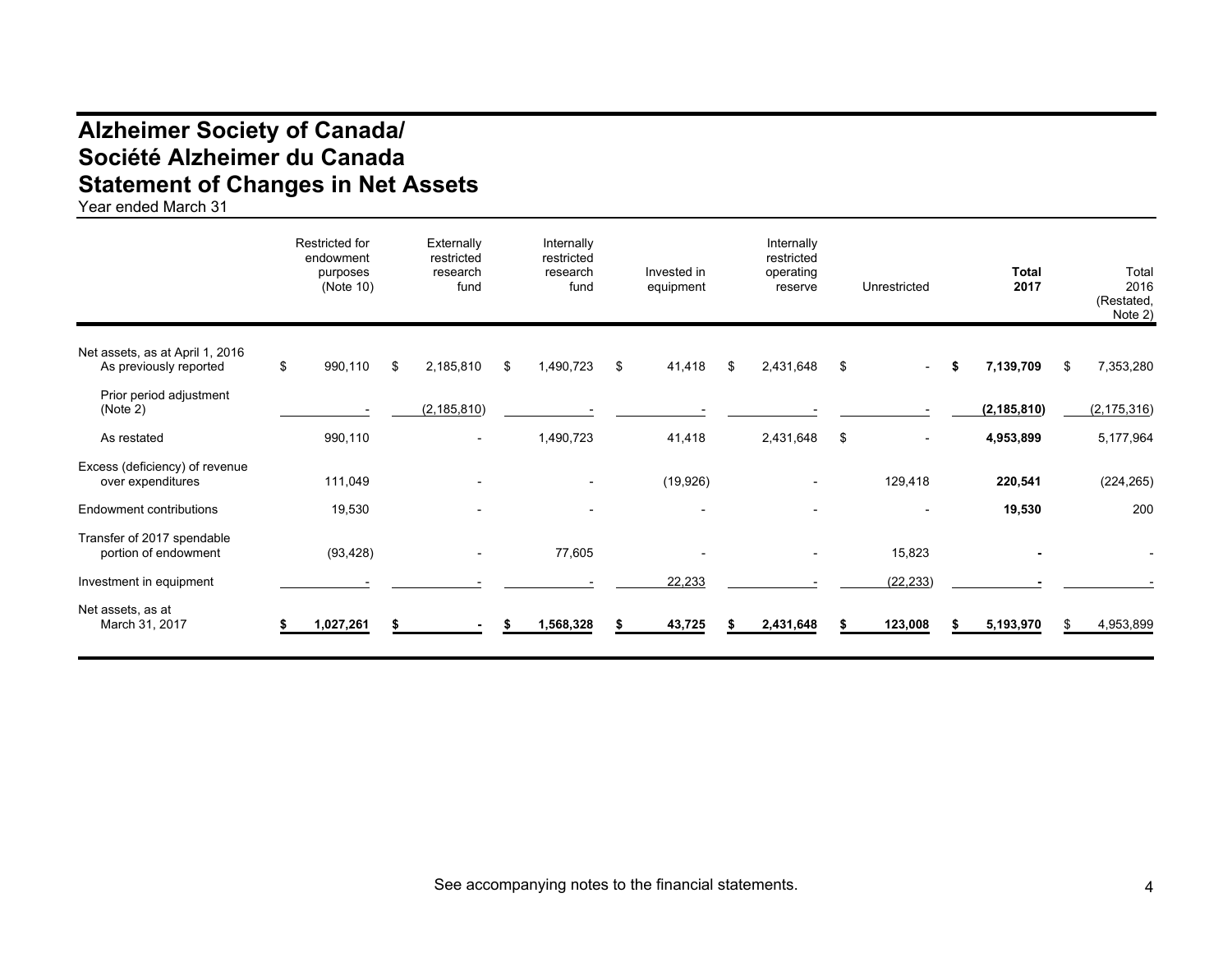# **Alzheimer Society of Canada/ Société Alzheimer du Canada Statement of Financial Position**

| March 31                                                                                                                                             | 2017                                                         | 2016<br>(Restated,<br>Note 2)                                 |
|------------------------------------------------------------------------------------------------------------------------------------------------------|--------------------------------------------------------------|---------------------------------------------------------------|
| <b>Assets</b><br>Current<br>Cash<br>Short-term investments (Note 4)<br>Accounts receivable (Note 5)<br>Prepaid expenses<br>Total current assets      | \$2,694,493<br>1,983,698<br>4,734,537<br>44,309<br>9,457,037 | \$2,334,525<br>3,163,431<br>9,834,794<br>58,508<br>15,391,258 |
| Long-term investments (Note 4)<br>Property and equipment (Note 6)                                                                                    | 9,119,092<br>43,725                                          | 6,441,747<br>41,418                                           |
| Total assets                                                                                                                                         | <u>\$18,619,854</u>                                          | \$21,874,423                                                  |
| Liabilities<br>Current<br>Accounts payable and accrued liabilities (Note 7)<br>Deferred revenue (Note 8)<br>Research funding (Note 9)                | \$6,286,226<br>4,401,826<br>2,114,304                        | \$10,933,594<br>3,203,970<br>1,680,489                        |
| <b>Total current liabilities</b><br>Long-term portion of research funding (Note 9)                                                                   | 12,802,356<br>623,528                                        | 15,818,053<br>1,102,471                                       |
| <b>Total liabilities</b>                                                                                                                             | 13,425,884                                                   | 16,920,524                                                    |
| <b>Net assets</b><br>Endowment fund (Note 10)<br>Research fund - internally restricted<br>Invested in equipment<br>Operating reserve<br>Unrestricted | 1,027,261<br>1,568,328<br>43,725<br>2,431,648<br>123,008     | 990,110<br>1,490,723<br>41,418<br>2,431,648                   |
| Total net assets                                                                                                                                     | 5,193,970                                                    | 4,953,899                                                     |
| Total liabilities and net assets                                                                                                                     | \$18,619,854                                                 | \$21,874,423                                                  |

On behalf of the Board

Director Director Director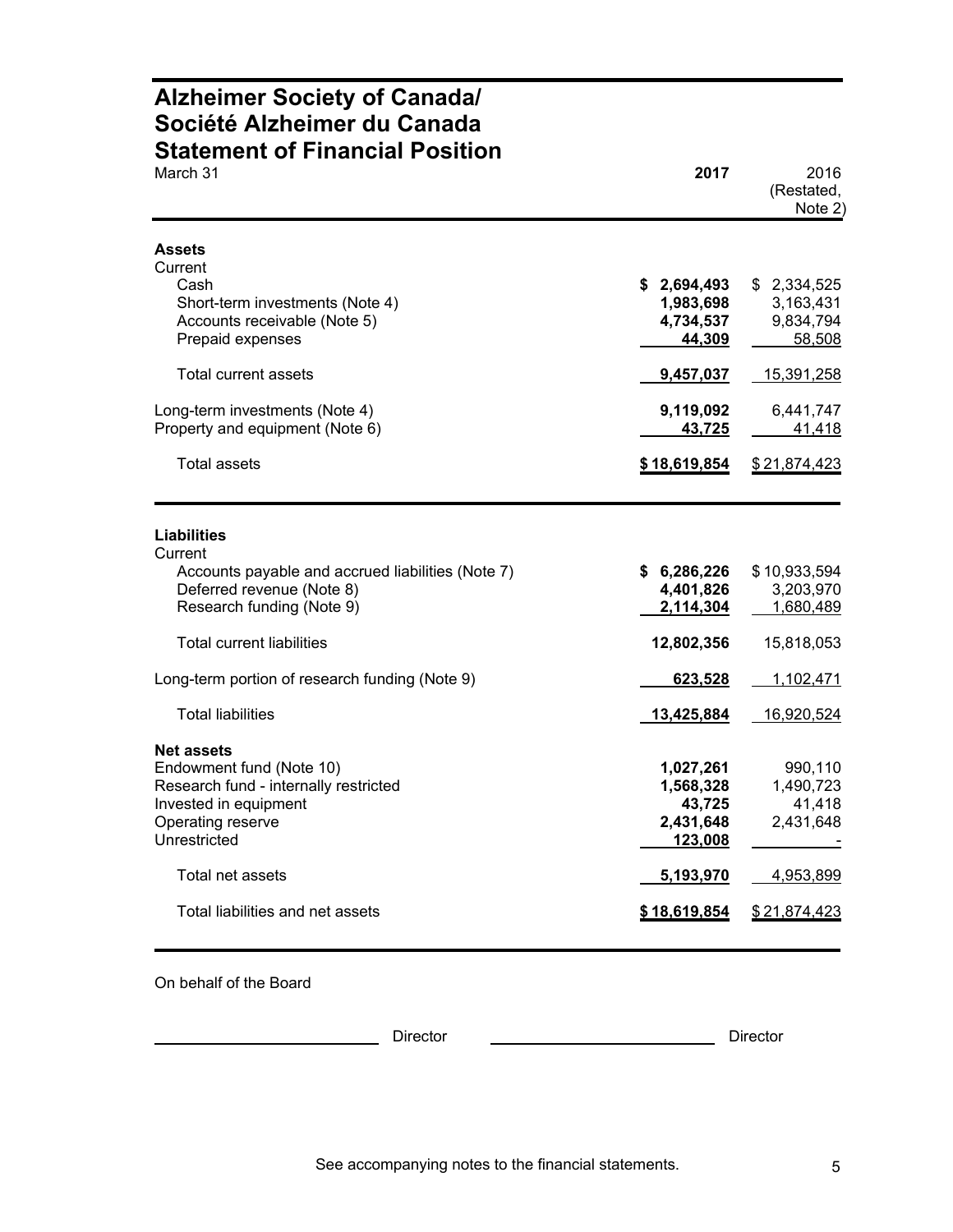# **Alzheimer Society of Canada/ Société Alzheimer du Canada Statement of Cash Flows**

| Year ended March 31                                                                                                                                                           | 2017                                                | 2016<br>(Restated,<br>Note 2)                    |
|-------------------------------------------------------------------------------------------------------------------------------------------------------------------------------|-----------------------------------------------------|--------------------------------------------------|
| (Decrease) increase in cash                                                                                                                                                   |                                                     |                                                  |
| <b>Operating</b><br>Excess (deficiency) of revenue over expenditures<br>Items not affecting cash<br>Amortization<br>Unrealized capital losses (gains) on investments (Note 4) | \$<br>220,541<br>19,926<br>(393, 301)<br>(152, 834) | \$<br>(224, 265)<br>17,235<br>504,497<br>297,467 |
| Change in non-cash working capital items<br>Accounts receivable<br>Prepaid expenses<br>Accounts payable and accrued liabilities<br>Deferred revenue                           | 5,100,257<br>14,199<br>(4,647,368)<br>1,197,856     | 1,873,087<br>10,940<br>(973,660)<br>1,078,465    |
| Research funding                                                                                                                                                              | 1,664,944<br>(45, 128)<br>1,466,982                 | 1,988,832<br>354,645<br>2,640,944                |
| <b>Financing</b><br>Endowment contributions                                                                                                                                   | 19,530                                              | 200                                              |
| Investing<br>Short-term investments (net)<br>Long-term investments (net)<br>Purchase of equipment                                                                             | 1,179,733<br>(2, 284, 044)<br>(22, 233)             | (830, 042)<br>(236,050)                          |
|                                                                                                                                                                               | (1, 126, 544)                                       | (1,066,092)                                      |
| Increase (decrease) in cash                                                                                                                                                   | 359,968                                             | 1,575,052                                        |
| Cash<br>Beginning of year<br>End of year                                                                                                                                      | 2,334,525<br>2,694,493                              | 759,473<br>2,334,525<br>\$                       |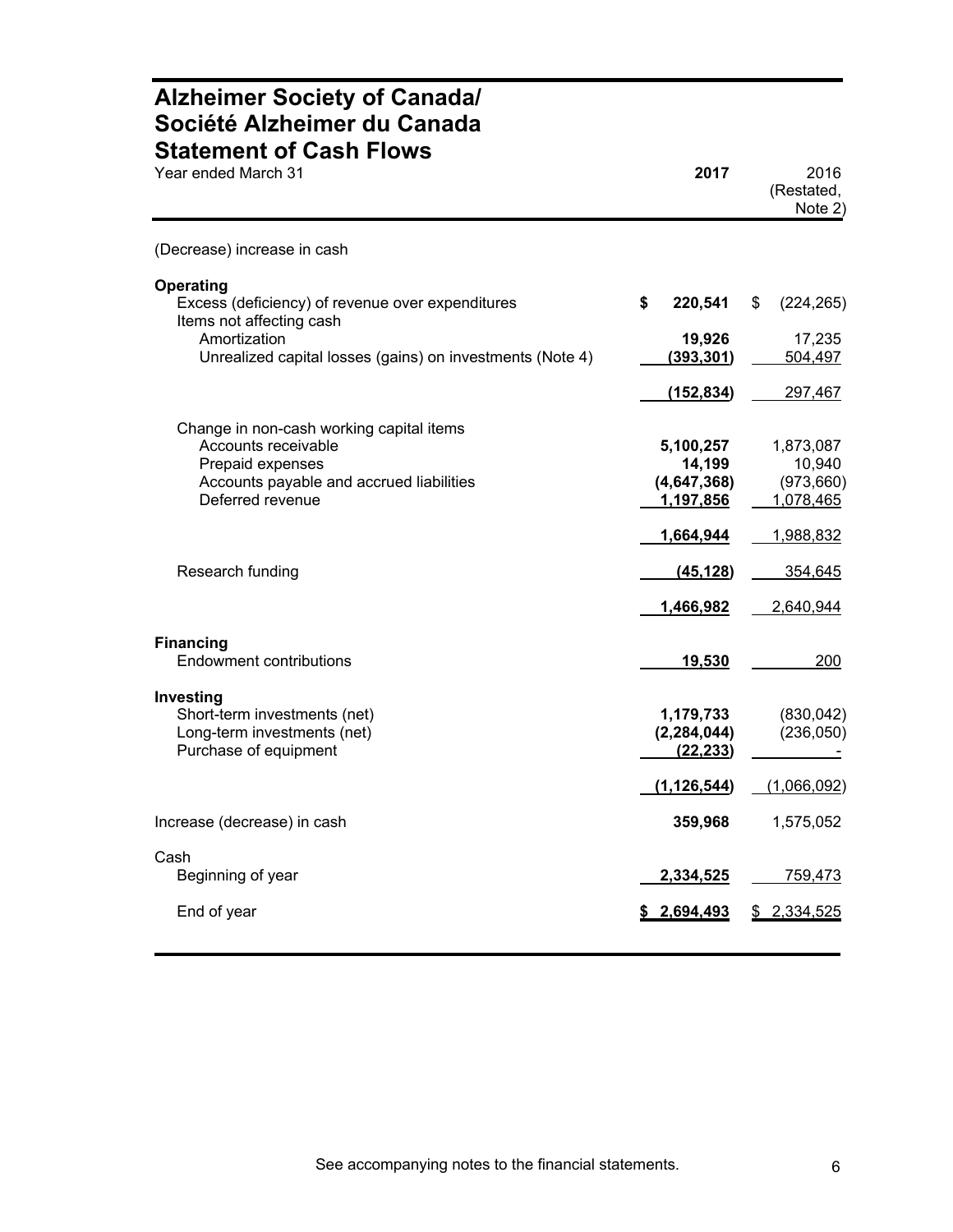March 31, 2017

# **1. Purpose of the organization**

Alzheimer Society of Canada/ Société Alzheimer du Canada (the "Society") is incorporated without share capital under the laws of Canada and continues under the Canada Not-for-Profit Corporations Act, and is registered with Canada Revenue Agency as a charitable organization. The Society identifies, develops and facilitates national priorities that enable its partners to effectively alleviate the personal and social consequences of Alzheimer's disease and related disorders, promotes research and leads the search for a cure.

The partners of the Society are the Provincial Alzheimer Societies across Canada. While control and ownership does not exist between or among any of these entities, the two levels of societies work closely together to alleviate the personal and social consequences of Alzheimer's disease. These financial statements reflect only the assets, liabilities and operations under the administration of the Society.

# **2. Prior period adjustment**

The Society has determined that externally restricted research contributions should be recorded as deferred revenue until spent. As a result, the Society's net assets as at April 1, 2016 has been reduced to \$4,953,899, and the March 31, 2016 financial statements have been restated. The details of the adjustments and their effect on the March 31, 2016 financial statements are outlined below:

|                                                                                                                      | Previously<br>reported              | Adjustments |                                             |  | Restated                  |
|----------------------------------------------------------------------------------------------------------------------|-------------------------------------|-------------|---------------------------------------------|--|---------------------------|
| Partner assessments and contributions<br>Deficiency of revenue over expenses<br>Externally restricted research fund, | \$7,781,090<br>(213, 771)           |             | (10, 494)<br>(10, 494)                      |  | \$7,770,596<br>(224, 265) |
| beginning of the year<br>Net assets, beginning of the year<br>Deferred revenue                                       | 2,175,316<br>7,353,280<br>1,018,160 |             | (2, 175, 316)<br>(2, 175, 316)<br>2,185,810 |  | 4,953,899<br>3,203,970    |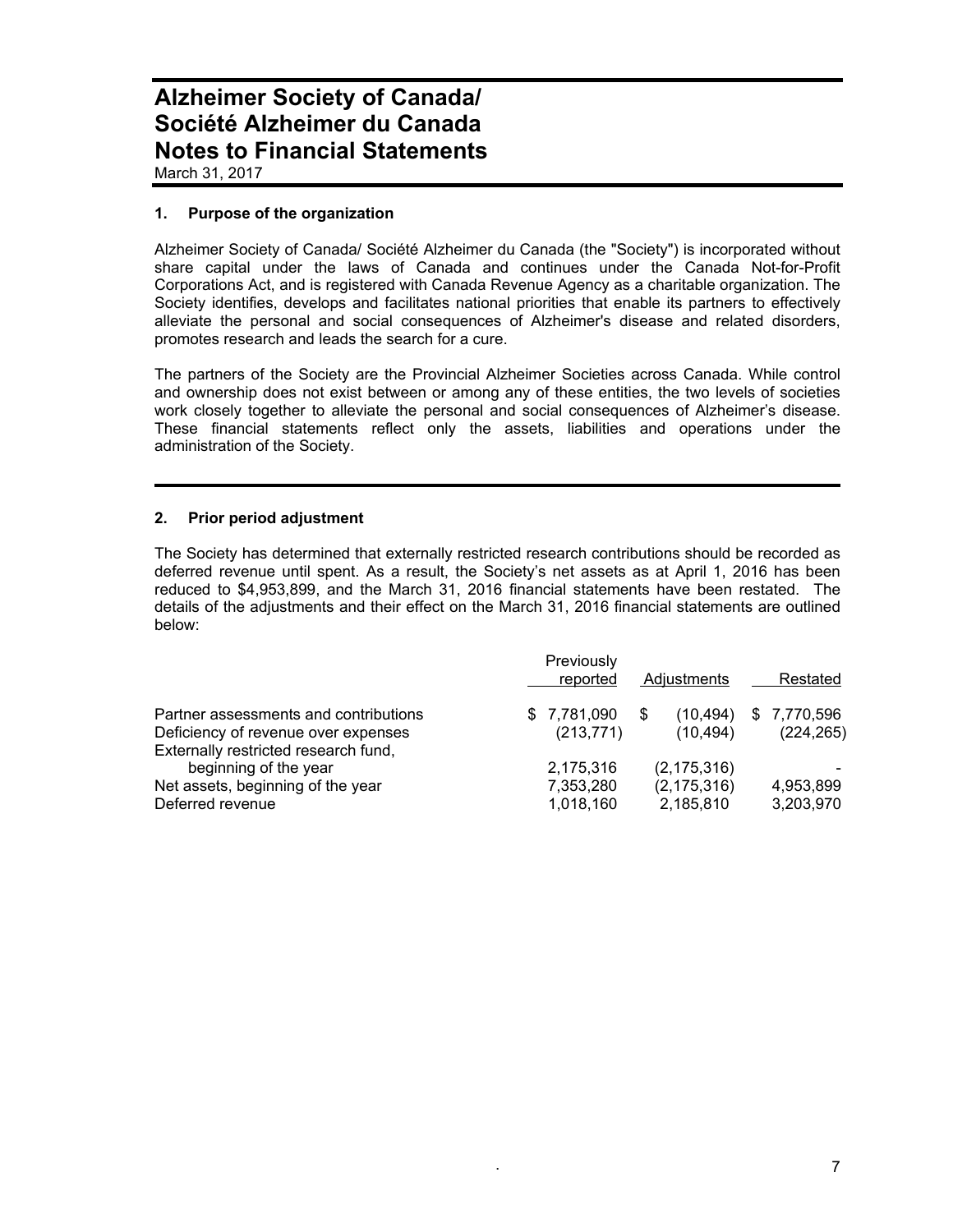# **3. Significant accounting policies**

#### **Financial statement presentation**

These statements have been prepared by management in accordance with Canadian accounting standards for not-for-profit organizations (ASNPO), using the deferral method of reporting restricted contributions.

### **Use of estimates**

Management reviews the carrying amounts of items in the financial statements at each statement of financial position date to assess the need for revision or any possibility of impairment. Many items in the preparation of these financial statements require management's best estimate based on assumptions that reflect the most probable set of economic conditions and planned courses of action. These estimates are reviewed periodically and adjustments are made in the statement of operations in the year they become known.

Items subject to significant management estimates include valuation of investments and accounts payable and accrued liabilities.

#### **Financial instruments**

#### *Initial measurement*

The Society's financial instruments are measured at fair value when issued or acquired. Transaction costs and financing fees relating to financial instruments that are measured subsequently at fair value are recognized in operations in the year in which they are incurred.

#### *Subsequent measurement*

At each reporting date, the Society measures its financial assets and liabilities at cost or amortized cost (less impairment in the case of financial assets), except for investments in pooled funds quoted in an active market, which must be measured at fair value. The Society has also irrevocably elected to measure its fixed income investments at fair value. All changes in fair value of the Society's investments in pooled funds quoted in an active market and in fixed income investments are recorded in the statement of operations and disclosed in Note 4. The financial instruments measured at amortized cost are cash, accounts receivable, accounts payable, and research funding.

For financial assets measured at cost or amortized cost, the Society regularly assesses whether there are any indications of impairment. If there is an indication of impairment, and the Society determines that there is a significant adverse change in the expected timing or amount of future cash flows from the financial asset, it recognizes an impairment loss in the statement of operations. Any reversals of previously recognized impairment losses are recognized in operations in the year the reversal occurs.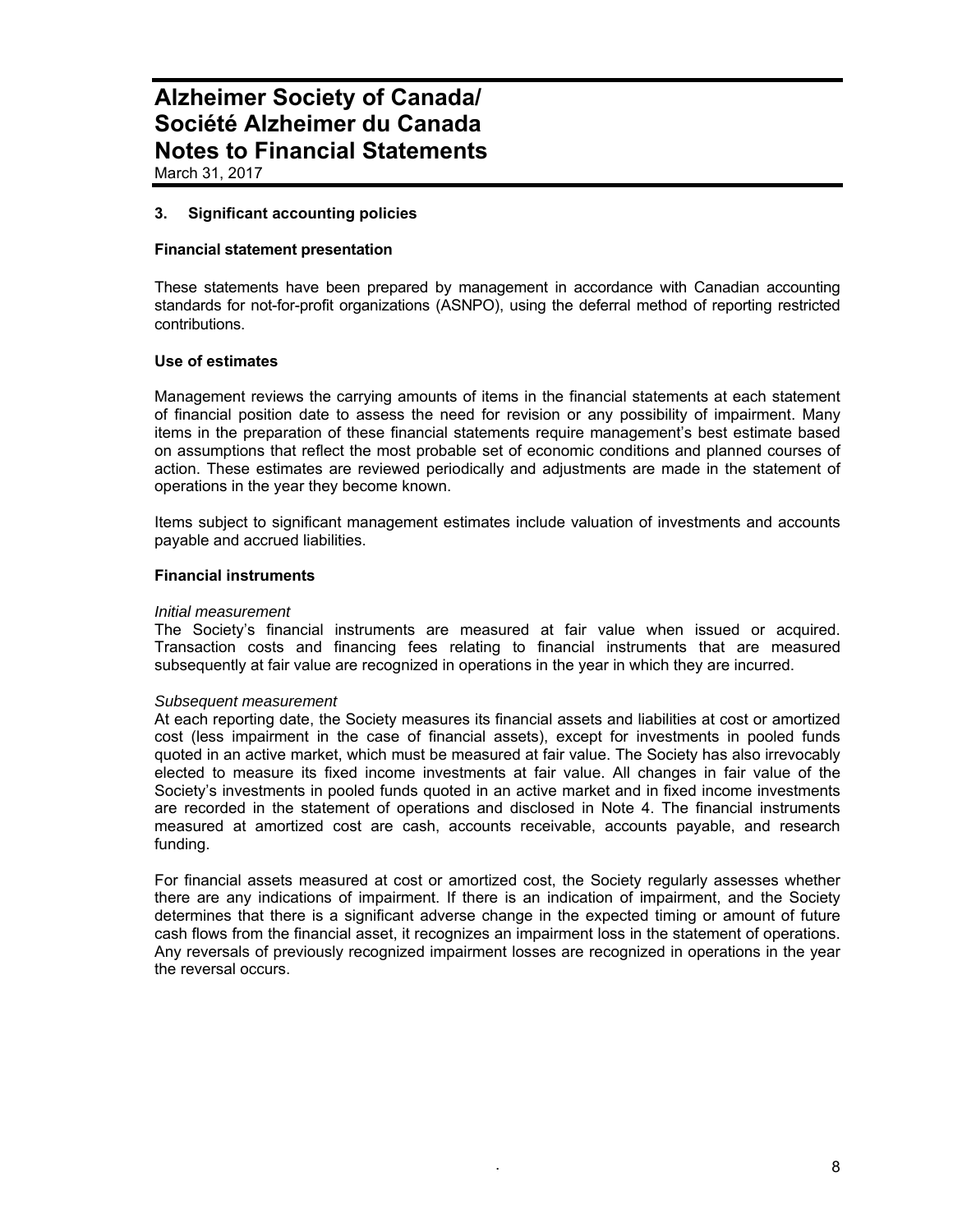# **3. Significant accounting policies (continued)**

# **Property and equipment**

Property and equipment are recorded at cost and are being amortized over their estimated useful lives on a straight-line basis as follows:

| <b>Furniture and fixtures</b> | 5 years  |
|-------------------------------|----------|
| Leasehold improvements        | 10 years |
| Computer equipment            | 3 years  |
| Telephone equipment           | 5 years  |
| Web portal                    | 3 years  |

### **Accrued research funding**

The Board of Directors annually approves specific commitments for research grants that are to be awarded to researchers for periods of up to three years. The liability for this funding is recorded in the year awarded and a charge is made against operations in that year. Disbursements of these awards are charged against the liability at the time the disbursements are made.

#### **Revenue recognition**

Contributions, including individual giving and direct marketing, bequests, corporate and foundation giving, partner charities, and government are recognized as revenue when the amount can be reasonably estimated and collection is reasonably assured. Restricted contributions are initially recorded as deferred revenue and are recognized as revenue in the year in which the related expenses are incurred.

Endowment contributions are recognized as direct increases to net assets. Endowments consist of donations made to the Society where the capital is required to be maintained in perpetuity. The investment income generated from Endowments must be used in accordance with the Endowment criteria. When Endowment contributions do not specify a program area, allocations are made by the Board of Directors. The economic value of the Endowments is protected by an internal restriction limiting the annual amount of investment income that may be spent.

Realized investment income includes interest, dividends and realized gains or losses on investments, and is reported net of fees, commissions, taxes and interest expense. Interest income is recorded using the accrual method and dividends are recorded when declared. Unrealized gains or losses on investments are disclosed as a separate component in the statement of operations.

### **Donated materials and services**

Contributed goods and services are not reflected in these financial statements as the fair values of these goods and services cannot be reasonably estimated.

### **Allocation of expenses**

The Society incurs certain executive management and administrative expenses which are allocated to other expense categories based on department head count (Note 11).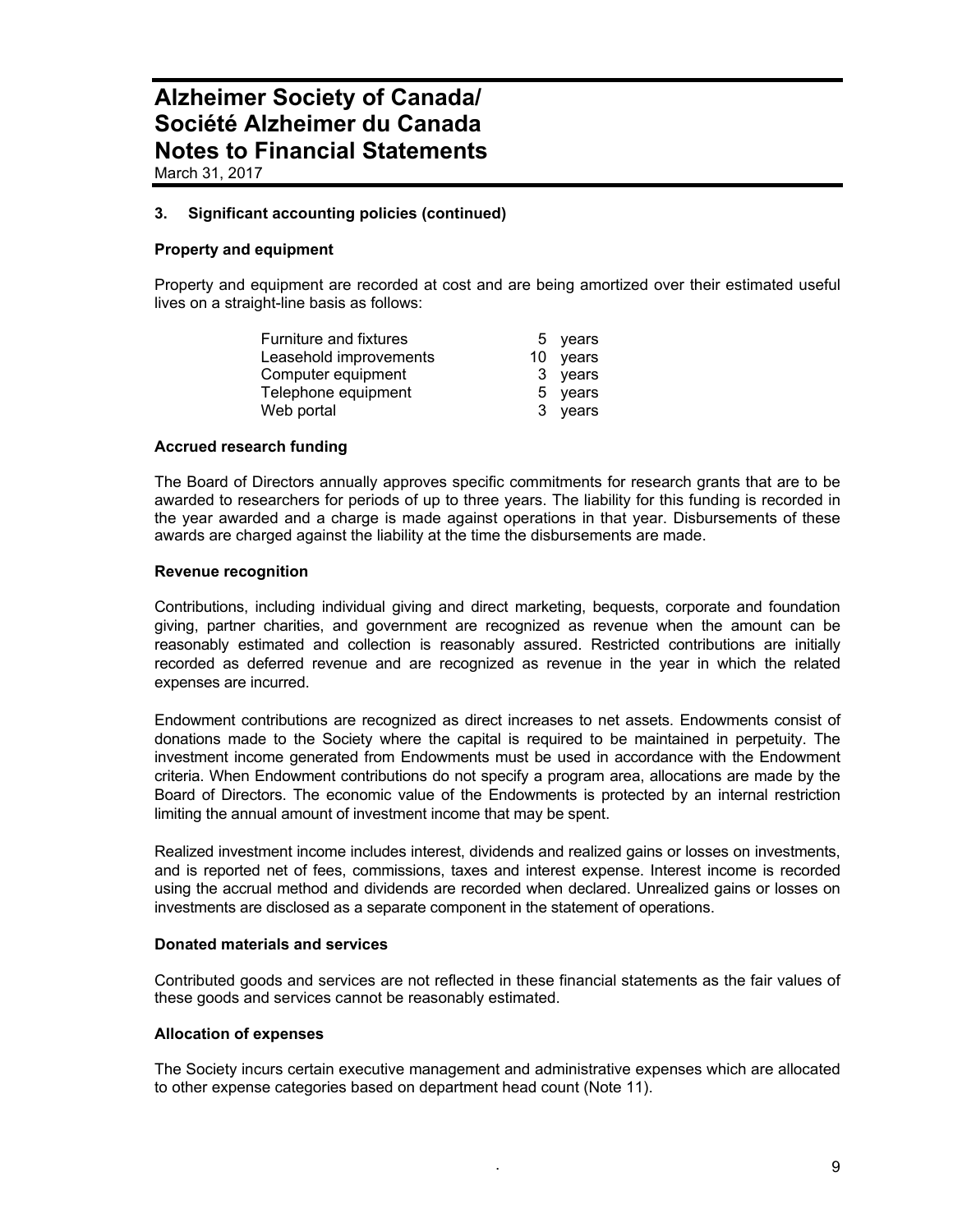March 31, 2017

# **3. Significant accounting policies (continued)**

# **Internally restricted net assets**

# *Operating reserve*

The Society has set aside a percentage of expenditures as an operating reserve to provide continued funding of operations and ensure financial stability. In accordance with the operating reserve policy, the target for the reserve is 50% of the previous year's net expenditures plus contractual obligations net of research expenditures and direct mailing expenditures.

#### *Internally restricted research fund*

The research fund is composed of internally restricted funds designated by the Board to be spent on Alzheimer Society Research Program. The target balance for the research fund (in combination with externally restricted unexpended donations for research) is 50% of the total prior year's Alzheimer Society Research Program expense. The current excess will be expended to fund additional research over the next few years.

#### **4. Investments**

Short-term investments consist of Foyston, Gordon & Payne Short Term funds of \$308,634 (2016 - \$307,039), cash and cash equivalents of \$2,064, and guaranteed investment certificates in the amount of \$1,673,000 (2016 - \$2,856,392).

Long-term investments consist of the following Foyston, Gordon & Payne Pooled funds:

|                           | 2017        | 2016        |
|---------------------------|-------------|-------------|
| Cash and cash equivalents | 188.558     | 373.887     |
| Fixed income securities   | 4,055,141   | 2,693,247   |
| Canadian equities         | 2,417,537   | 1,785,529   |
| Foreign equities          | 2,457,856   | 1,589,084   |
|                           | \$9,119,092 | \$6,441,747 |

Fixed income securities bear a yield to maturity of 2.39% (2016 - 2.39%). Equities are invested in Canadian and international pooled funds.

Realized investment income is comprised of:

|                                                   |   | 2017    |   | 2016    |
|---------------------------------------------------|---|---------|---|---------|
| Unrestricted fund                                 |   |         |   |         |
| Interest and dividends                            | S | 254,579 | S | 305,945 |
| Realized capital gains                            |   | 45,055  |   | 32,382  |
|                                                   |   | 299,634 |   | 338,327 |
| Endowment fund                                    |   |         |   |         |
| Interest and dividends                            |   | 37,712  |   | 52,685  |
| Realized capital gains                            |   | 17,462  |   | 11,089  |
|                                                   |   | 55,174  |   | 63,774  |
| Total realized investment income                  |   | 354,808 |   | 402,101 |
| Other income                                      |   | 127,362 |   | 106,714 |
| Total realized investment income and other income |   | 482,170 |   | 508,815 |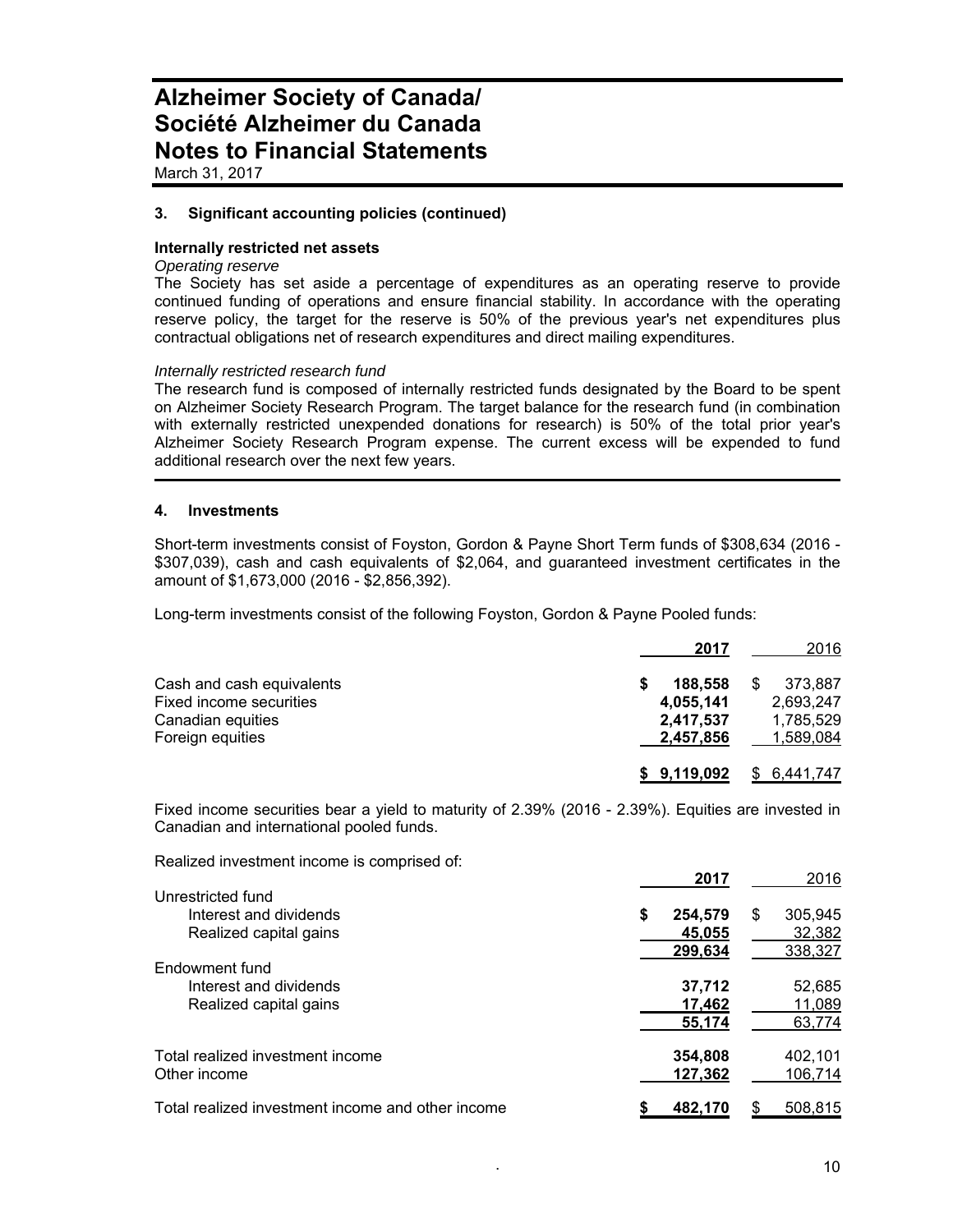March 31, 2017

# **4. Investments - continued**

|                                                  |   | 2017    |     | 2016       |
|--------------------------------------------------|---|---------|-----|------------|
| Unrealized capital (losses) gains on investments |   |         |     |            |
| Unrestricted fund                                | S | 337,426 | -\$ | (406, 402) |
| Endowment fund                                   |   | 55.875  |     | (98,095)   |
|                                                  |   | 393.301 | S   | (504, 497) |

# **5. Accounts receivable**

|                                                         | 2017                            | 2016                                 |
|---------------------------------------------------------|---------------------------------|--------------------------------------|
| Government<br>Partner charities<br>Co-tenancy and other | 299,713<br>4,011,077<br>423,747 | 306,896<br>S<br>9,153,239<br>374,659 |
|                                                         | \$4,734,537                     | \$9,834,794                          |

Accounts receivable are net of an allowance for doubtful accounts of \$Nil (2016 - \$Nil).

# **6. Property and equipment**

|                                                                                                             |                                                          |                                                          | 2017                                     | 2016                           |
|-------------------------------------------------------------------------------------------------------------|----------------------------------------------------------|----------------------------------------------------------|------------------------------------------|--------------------------------|
|                                                                                                             | Cost                                                     | Accumulated<br>Amortization                              | <b>Net Book</b><br><b>Value</b>          | Net Book<br>Value              |
| Furniture and fixtures<br>Leasehold improvements<br>Computer equipment<br>Telephone equipment<br>Web portal | \$<br>132.265<br>129,330<br>144,338<br>25,862<br>162,205 | \$<br>128.368<br>107,776<br>129,357<br>22,569<br>162,205 | \$<br>3.897<br>21,554<br>14,981<br>3,293 | \$<br>34,488<br>1,991<br>4,939 |
|                                                                                                             | 594,000                                                  | 550,275                                                  | 43,725                                   | 41,418                         |

The Society moved to new premises in the 2009 fiscal year. Netted against the cost of leasehold improvements is the Society's share of lease inducements totaling \$237,092.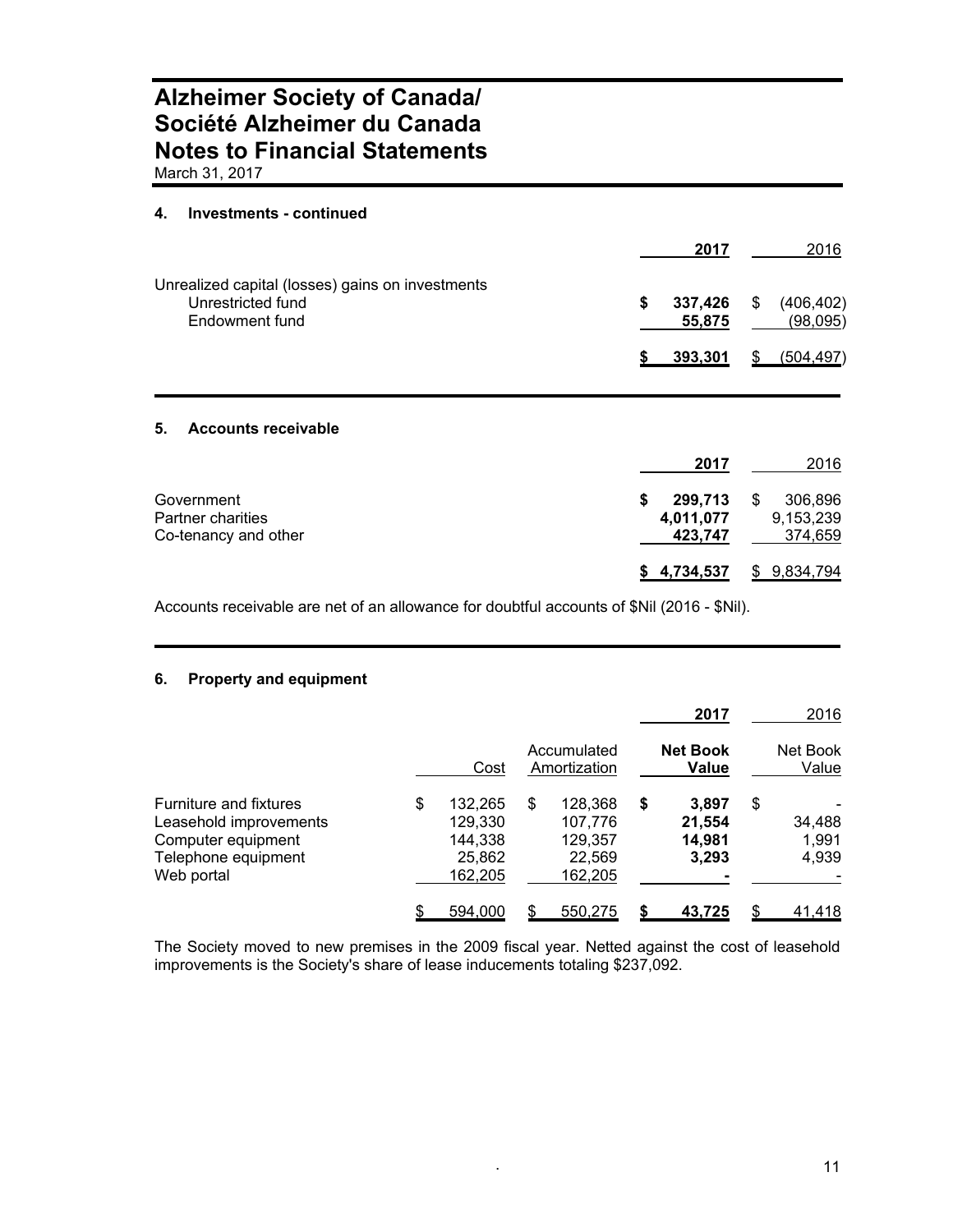March 31, 2017

# **7. Accounts payable and accrued liabilities**

|                                                                     | 2017 | 2016                                                   |
|---------------------------------------------------------------------|------|--------------------------------------------------------|
| Trade accounts payable and accrued liabilities<br>Partner charities |      | $$1,271,858$ $$652,959$<br><b>5,014,368</b> 10,280,635 |
|                                                                     |      | $$6,286,226$ $$10,933,594$                             |

# **8. Deferred revenue**

Deferred revenue consists of contributions which are designated by the donor to fund future expenses. These contributions will be recognized as revenue when the designated disbursements are made.

|          | 2017<br>Opening<br><b>Balance</b> | Increase    | Decrease       | 2017<br><b>Closing</b><br><b>Balance</b> |
|----------|-----------------------------------|-------------|----------------|------------------------------------------|
| Research | \$ 3,203,970                      | \$5,408,423 | \$ (4,210,567) | \$4,401,826                              |

# **9. Research funding**

|                                                                                   | 2017                                   | 2016                                   |
|-----------------------------------------------------------------------------------|----------------------------------------|----------------------------------------|
| Balance, beginning of year<br>Current year grants awarded, net of declined and    | \$2,782,960                            | \$2,428,315                            |
| terminated awards<br>Payments<br>Terminations of grants awarded in previous years | 3,762,963<br>(3,695,760)<br>(112, 332) | 4,284,754<br>(3,776,712)<br>(153, 397) |
| Balance, end of year<br>Less: long-term portion                                   | 2,737,831<br>(623,527)                 | 2,782,960<br>(1, 102, 471)             |
| Current portion of research funding                                               | \$2,114,304                            | 1,680,489                              |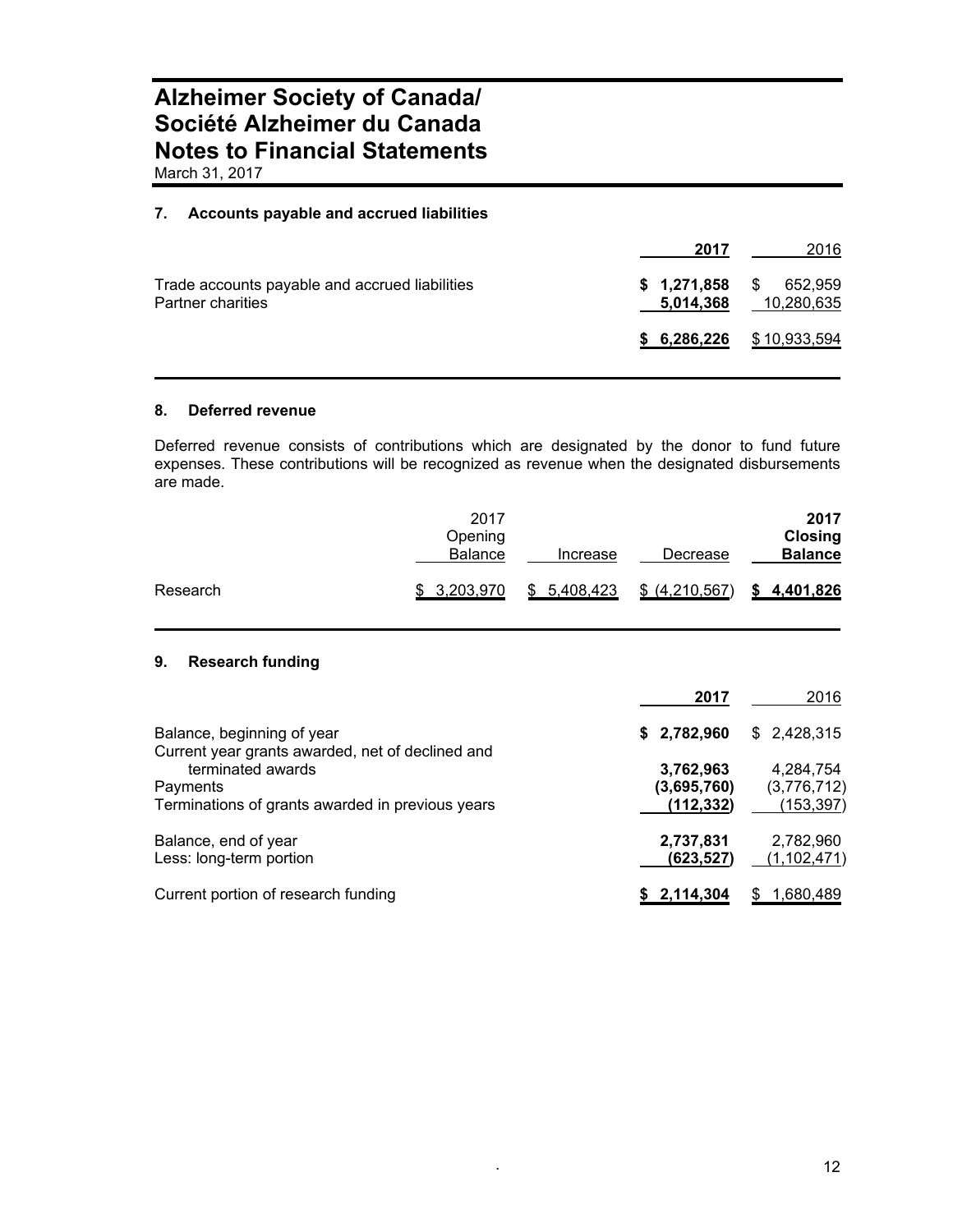#### **10. Net assets restricted for endowment purposes**

|                                                                                                                   | 2017                                      | 2016                                         |
|-------------------------------------------------------------------------------------------------------------------|-------------------------------------------|----------------------------------------------|
| Balance, beginning of year<br>Contributions<br>Investment income (loss) (Note 4)<br>Transfer of spendable portion | 990,110<br>19.530<br>111,049<br>(93, 428) | \$1,115,794<br>200<br>(34, 321)<br>(91, 563) |
| Balance, end of year                                                                                              | 1,027,261                                 | 990,110                                      |

The original endowment contributions which must be maintained in perpetuity is \$871,331 (2016 - \$851,801).

#### **11. Federation agreement**

In April 2009, the Society entered into a Federation Agreement (FA) with the ten Provincial Alzheimer Societies ("Partners").

The FA includes the following financial arrangements:

All funds received by the Society (except Safely Home registrations, investment income, national foundation and corporation revenue and federal government grants for centrally coordinated national programs) will be distributed to the province from which the funds originated. Direct Mail revenue is flowed back to the participating partners net of the related expense.

The Society's expense budget is supported through assessments to the provincial partners based on the partner's percentage of total applicable revenue.

Partner charities revenue:

|                                               | 2017          | 2016          |
|-----------------------------------------------|---------------|---------------|
| Health partners                               | 828,528<br>\$ | 807,270<br>\$ |
| Research assessment and additional federation |               |               |
| contributions for research                    | 3,492,340     | 4,483,297     |
| Operating assessment                          | 3,015,458     | 3,015,458     |
| Direct mail assessment                        | 3,580,862     | 3,828,705     |
| Walk for Alzheimer's recovery                 | 245,467       | 271,840       |
|                                               | \$11,162,655  | \$12,406,570  |
| Partner charities expenses:                   |               |               |
|                                               | 2017          | 2016          |
| Revenue flowed to partners                    | \$11,488,436  | \$10,960,816  |
| <b>Partner services</b>                       | 74,821        | 108,057       |
| Federation council support                    | 38,242        | 83,791        |
| Walk for Alzheimer's expenses                 | 245,467       | 271,840       |
|                                               | \$11,846,966  | \$11,424,504  |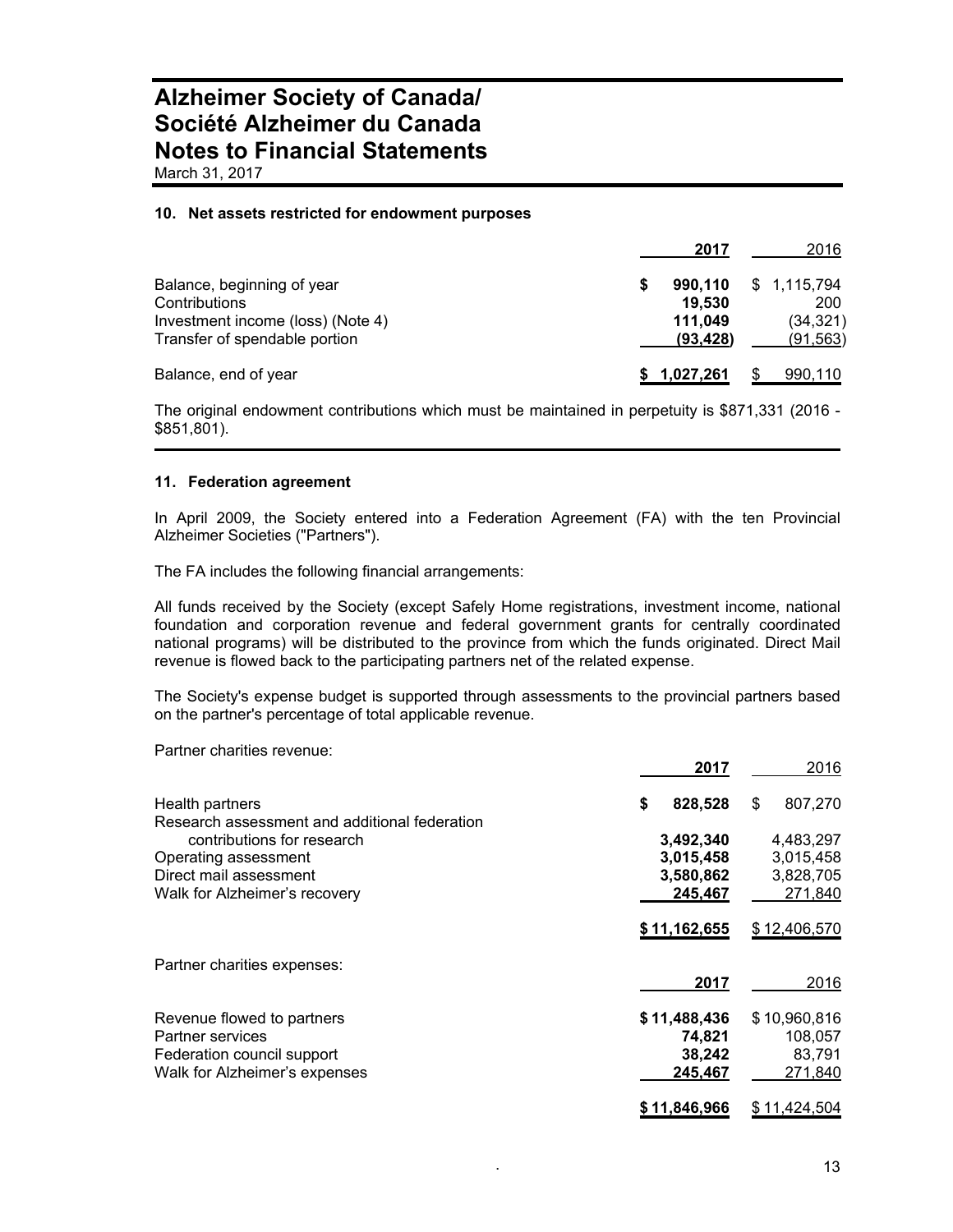# **11. Federation agreement - continued**

| Revenue flowed to partners: |                        |                           |
|-----------------------------|------------------------|---------------------------|
|                             | 2017                   | 2016                      |
| Direct mail<br>Donations    | \$6,122,216            | \$ 5,890,599<br>3,535,138 |
| <b>Bequests</b>             | 3,381,714<br>1,984,506 | 1,535,079                 |
|                             | \$11,488,436           | \$10,960,816              |

# **12. Allocation of expenses**

The Society incurred certain management and administrative salaries and overhead expenses in the aggregate amount of \$1,029,182 (2016 - \$859,947) which are allocated based on department head count. These general and administrative expenses are allocated as follows:

|                                                     | 2017                          | 2016                          |
|-----------------------------------------------------|-------------------------------|-------------------------------|
| Research program<br>Public education<br>Fundraising | 171,271<br>500,003<br>357,908 | 151,597<br>452,009<br>256,341 |
|                                                     | \$1,029,182                   | 859,947                       |

### **13. Bank indebtedness**

The Society has a credit facility in the amount of \$700,000 bearing interest at prime (2.70% as at March 31, 2017) and repayable on demand. The credit facility is secured by a general security agreement and a first ranking interest in the Society's investments requiring a minimum market value of \$1,400,000. The line of credit was not utilized during the year.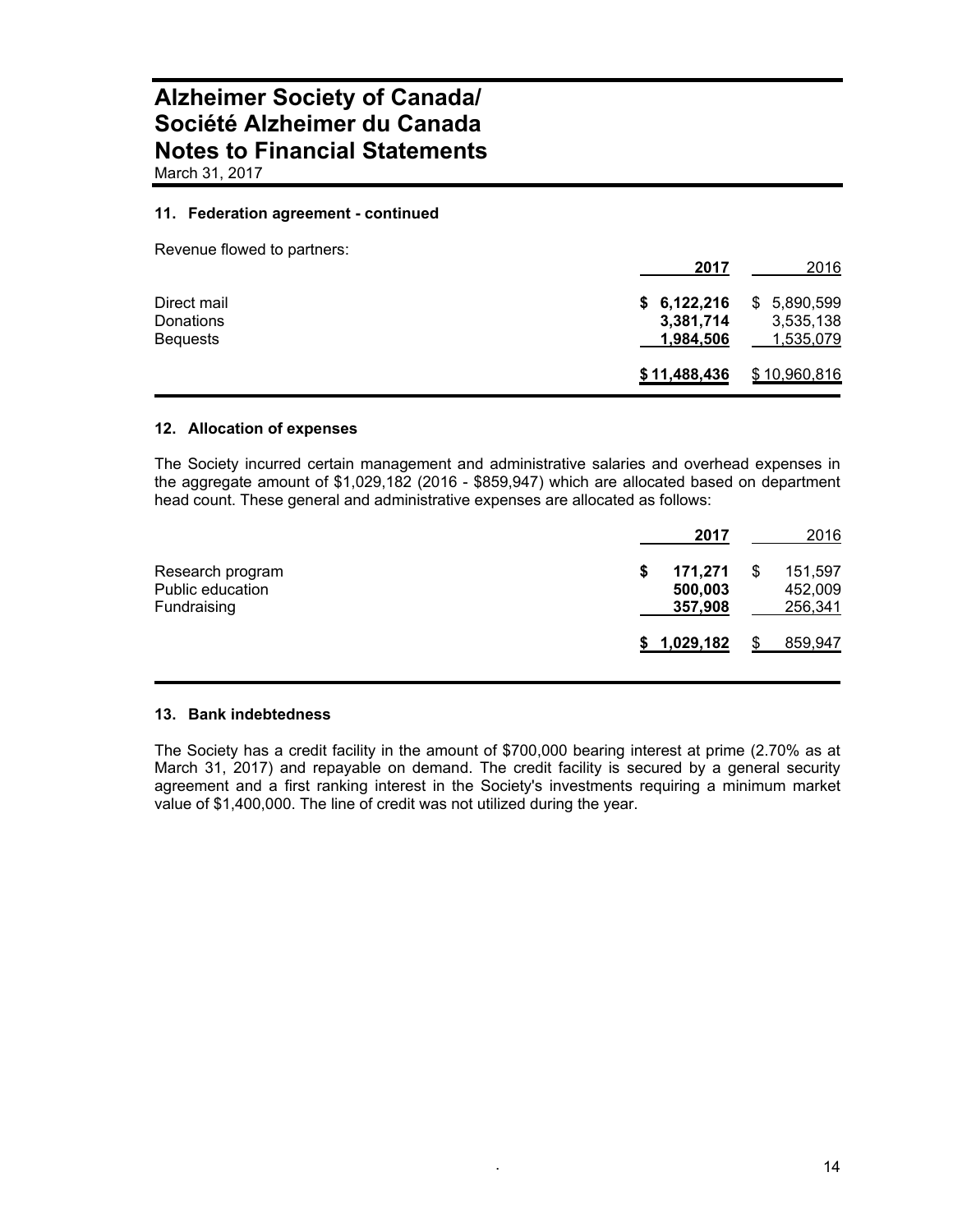March 31, 2017

# **14. Commitments**

Pursuant to a co-tenancy agreement signed on April 1, 2008, the Alzheimer Society of Ontario, the Alzheimer Society of Toronto, and the Society co-located in new premises in order to benefit from efficiencies of scale. The lease was subsequently renewed and signed April 11, 2017. The cotenancy agreement sets out the terms of the sharing of costs (based on the related cost drivers, which are primary shared equally to each of the three co-tenants). Shared costs include leasehold improvements, furniture, equipment, supplies, rent, phones and IT.

The Society's portion of the operating lease commitments is as follows:

| 2018       | \$<br>80,138 |
|------------|--------------|
| 2019       | 117,043      |
| 2020       | 117,571      |
| 2021       | 118,625      |
| 2022       | 119,152      |
| Thereafter | 567,291      |
|            |              |

\$ 1,119,820

In the prior year, the Alzheimer Societies of Canada, Ontario and Toronto established a shared services centre to centralize the delivery of some administrative services. Under the terms of the shared services agreement, the Society's portion of costs is determined annually. The annual cost for the current fiscal year was \$531,127.

### **15. Financial instruments**

Transactions in financial instruments may result in the Society assuming or transferring to another party one or more of the financial risks described below. The required disclosures provide information that assists users of the financial statements in assessing the extent of risk related to financial instruments.

# **Credit risk**

The Society is exposed to credit risk primarily with respect to their accounts receivable. The Society manages this risk through regular monitoring of balances and continuous communication with debtors.

### **Interest rate risk**

Interest rate risk is the risk that the fair value (price risk) or future cash flows (cash flow risk) of a financial instrument will fluctuate because of changes in market interest rates. The Society is exposed to price risk with respect to investments with fixed interest rates, and cash flow risk with respect to investments with variable interest rates.